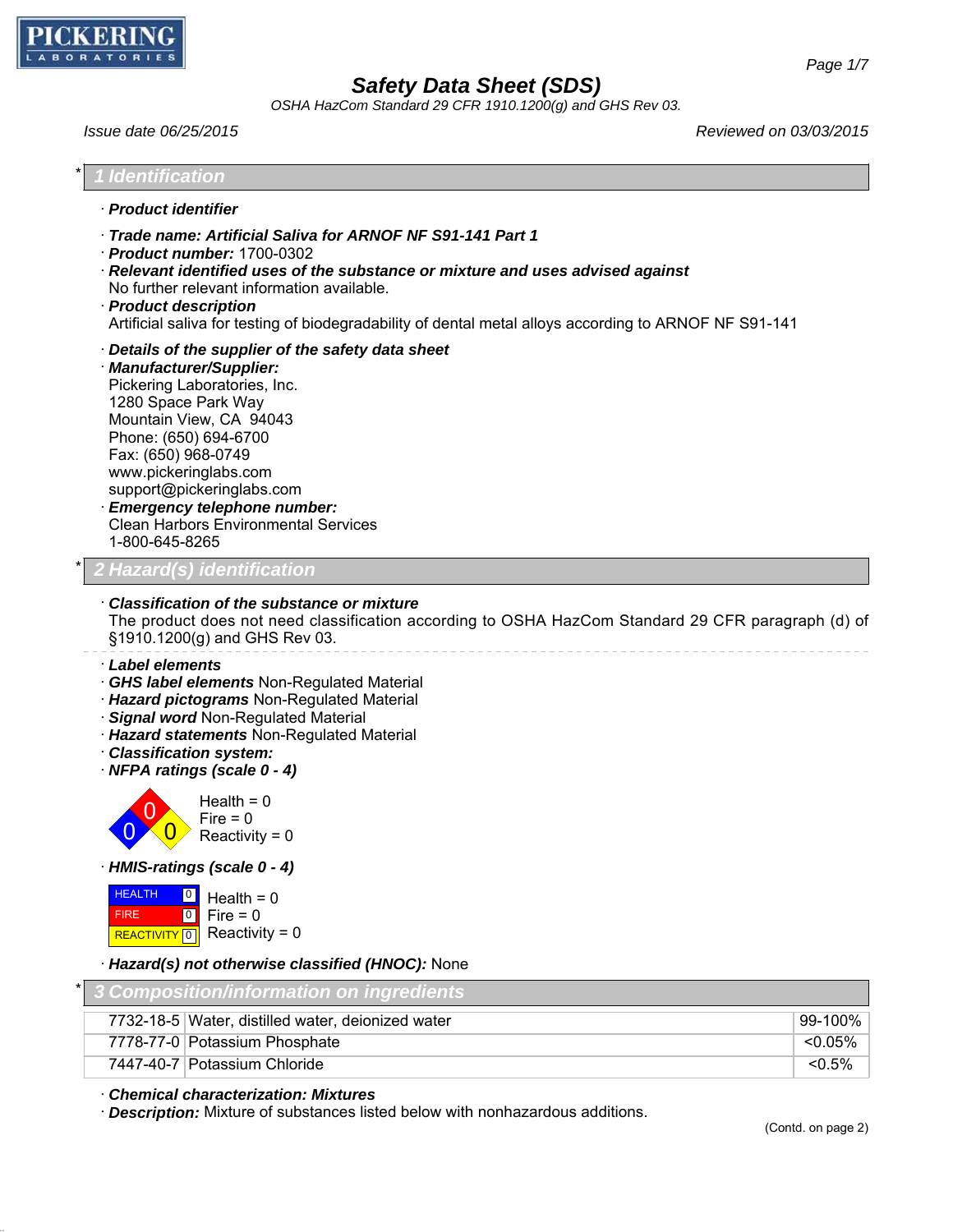

*OSHA HazCom Standard 29 CFR 1910.1200(g) and GHS Rev 03.*

*Issue date 06/25/2015 Reviewed on 03/03/2015*

*Trade name: Artificial Saliva for ARNOF NF S91-141 Part 1*

| Dangerous Components: |                                                                                    |            |  |  |
|-----------------------|------------------------------------------------------------------------------------|------------|--|--|
| CAS: 333-20-0         | Potassium Thiocyanate                                                              | $<$ 0.05%  |  |  |
| RTECS: XL 1925000     | $\Diamond$ Acute Tox. 4, H302                                                      |            |  |  |
| CAS: 7558-79-4        | Sodium Phosphate, dibasic                                                          | $< 0.05\%$ |  |  |
|                       | RTECS: WC 4500000 3 Skin Irrit. 2, H315; Eye Irrit. 2A, H319; STOT SE 3, H335-H336 |            |  |  |
| CAS: 7647-14-5        | Sodium Chloride                                                                    | $< 0.1\%$  |  |  |
| RTECS: VZ4725000      | $\circledcirc$ STOT SE 3, H335                                                     |            |  |  |
|                       |                                                                                    |            |  |  |

# \* *4 First-aid measures*

#### · *Description of first aid measures*

- · *General information:* No special measures required.
- · *After inhalation:* Not anticipated under normal use.
- · *After skin contact:* Immediately wash with water and soap and rinse thoroughly.
- · *After eye contact:*
- Hold eyelids apart and flush eyes with plenty of water for at least 15 minutes. Get medical attention.
- · *After swallowing:*

Rinse mouth with water ensuring that rinse is not swallowed. Drink 2 glasses of water to dilute and induce vomitting by touching finger to the back of the victims throat. Get medical assistance immediately.

- · *Information for doctor:*
- · *Most important symptoms and effects, both acute and delayed:* No further relevant information available.
- · *Indication of any immediate medical attention and special treatment needed* No further relevant information available.

#### *5 Fire-fighting measures*

- · *Extinguishing media*
- · *Suitable extinguishing agents:*

CO<sub>2</sub>, extinguishing powder or water spray. Fight larger fires with water spray or alcohol resistant foam.

- · *Special hazards arising from the substance or mixture* No further relevant information available.
- · *Advice for firefighters*
- · *Protective equipment:*

As in any fire, wear self-contained breathing apparatus pressure-demand (NIOSH approved or equivalent), and full protective gear to prevent contact with skin and eyes.

#### \* *6 Accidental release measures*

- · *Personal precautions, protective equipment and emergency procedures* Wear protective equipment. Keep unprotected persons away.
- · *Environmental precautions:*
- Dilute with plenty of water.

Do not allow to enter sewers/ surface or ground water.

- · *Methods and material for containment and cleaning up:*
- Ensure adequate ventilation.

Use neutralizing agent.

Absorb with liquid-binding material (i.e. sand, diatomite, acid binders, universal binders, sawdust). Dispose contaminated material as waste according to section 13.

- · *Reference to other sections*
- See Section 7 for information on safe handling.

See Section 8 for information on personal protection equipment.

See Section 13 for disposal information.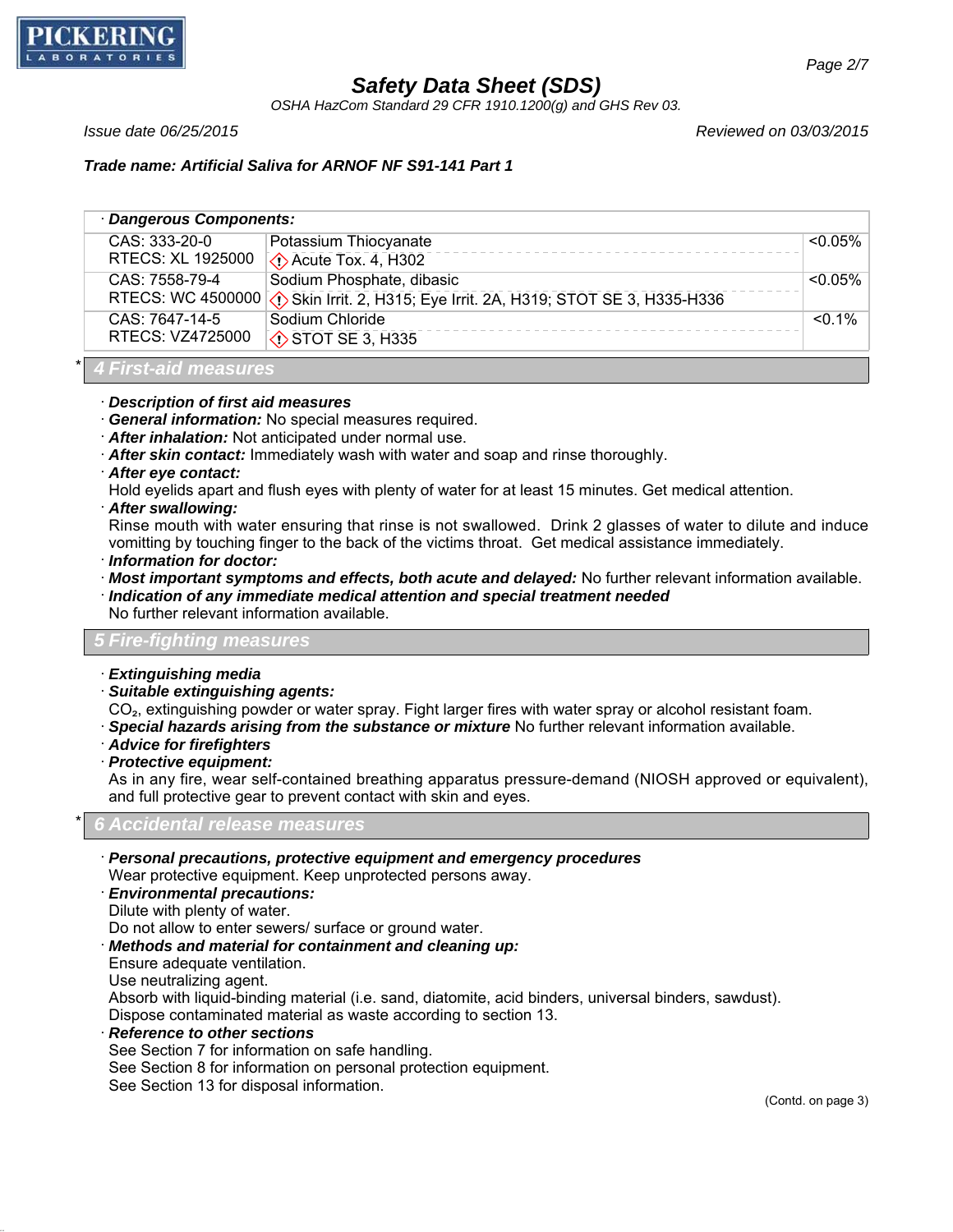

*OSHA HazCom Standard 29 CFR 1910.1200(g) and GHS Rev 03.*

*Issue date 06/25/2015 Reviewed on 03/03/2015*

*Trade name: Artificial Saliva for ARNOF NF S91-141 Part 1*

### \* *7 Handling and storage*

- · *Handling:*
- · *Precautions for safe handling*

Ensure good ventilation/exhaustion at the workplace.

Avoid contact with skin, eyes and clothing

Avoid breathing fumes.

Use personal protection equipment as outlined in section 8.

- · *Information about protection against explosions and fires:* No special measures required.
- · *Conditions for safe storage, including any incompatibilities*
- · *Storage:*
- · *Requirements to be met by storerooms and receptacles:* Store under refrigeration
- · *Information about storage in one common storage facility:* Not required.
- · *Further information about storage conditions:* Keep receptacle tightly sealed.
- · *Specific end use(s)* No further relevant information available.

\* *8 Exposure controls/personal protection*

· *Additional information about design of technical systems:* No further data; see section 7.

- · *Control parameters*
- · *Components with occupational exposure limits:*

The product does not contain any relevant quantities of materials with critical values that have to be monitored at the workplace.

· *Additional information:* The lists that were valid during the creation of this SDS were used as basis.

- · *Exposure controls*
- · *Personal protective equipment:*
- · *General protective and hygienic measures:*

Use adequate exhaust ventilation to prevent inhalation of product vapors.

Do not eat or drink while handling product.

Avoid contact with the eyes and skin.

Wash hands before breaks and at the end of work.

Immediately remove all soiled and contaminated clothing.

· *Breathing equipment:*

Respiratory protection is not required unless handling of the material produces nuisance airborne concentrations.

· *Protection of hands:*



Protective gloves

- · *Material of gloves* Rubber, latex or vinyl.
- · *Penetration time of glove material*

The exact break-through time has to be determined and observed by the manufacturer of the protective gloves.

· *Eye protection:*



Tightly sealed goggles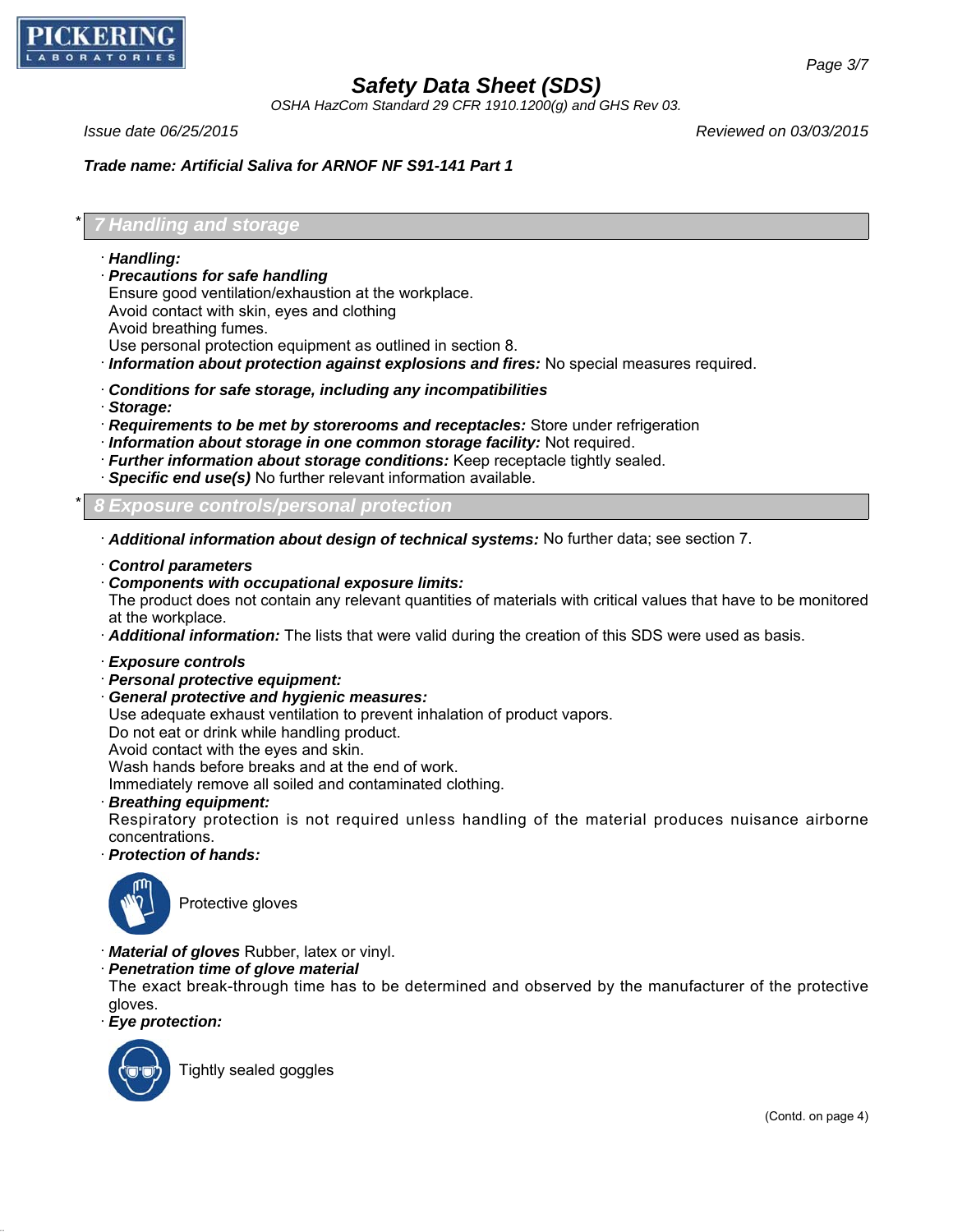

*OSHA HazCom Standard 29 CFR 1910.1200(g) and GHS Rev 03.*

*Issue date 06/25/2015 Reviewed on 03/03/2015*

*Trade name: Artificial Saliva for ARNOF NF S91-141 Part 1*

· *Body protection:* Lab coat

\* *9 Physical and chemical properties*

| Information on basic physical and chemical properties<br><b>General Information</b> |                                               |
|-------------------------------------------------------------------------------------|-----------------------------------------------|
| · Appearance:                                                                       |                                               |
| Form:                                                                               | Liquid                                        |
| Color:                                                                              | Colorless                                     |
| · Odor:                                                                             | <b>Odorless</b>                               |
| Odor threshold:                                                                     | Not determined.                               |
| · pH-value:                                                                         | $6.9 \pm 0.1$ @ $25 \pm 0.4$ °C               |
| Change in condition                                                                 |                                               |
| <b>Melting point/Melting range:</b>                                                 | Not determined.                               |
| <b>Boiling point/Boiling range:</b>                                                 | 100 °C (212 °F)                               |
| · Flash point:                                                                      | Not applicable.                               |
| · Flammability (solid, gaseous):                                                    | Not applicable.                               |
| · Ignition temperature:                                                             |                                               |
| <b>Decomposition temperature:</b>                                                   | Not determined.                               |
| · Auto igniting:                                                                    | Product is not self-igniting.                 |
| Danger of explosion:                                                                | Product does not present an explosion hazard. |
| · Explosion limits:                                                                 |                                               |
| Lower:                                                                              | Not determined.                               |
| <b>Upper:</b>                                                                       | Not determined.                               |
| · Vapor pressure:                                                                   | Not determined.                               |
| · Density:                                                                          |                                               |
| <b>Relative density</b>                                                             | Not determined.                               |
| Vapor density<br><b>Evaporation rate</b>                                            | Not determined.<br>Not determined.            |
|                                                                                     |                                               |
| · Solubility in / Miscibility with<br>Water:                                        | Aqueous solution                              |
|                                                                                     |                                               |
| · Partition coefficient (n-octanol/water): Not determined.                          |                                               |
| · Viscosity:                                                                        |                                               |
| Dynamic:<br><b>Kinematic:</b>                                                       | Not determined.<br>Not determined.            |
| Other information                                                                   | No further relevant information available.    |
|                                                                                     |                                               |
| <u><b>0 Stability and reactivity</b></u>                                            |                                               |

· *Reactivity* No further relevant information available.

· *Chemical stability* Stable under normal conditions.

· *Thermal decomposition / conditions to be avoided:* No decomposition if used according to specifications.

- · *Possibility of hazardous reactions* No dangerous reactions known.
- · *Conditions to avoid* No further relevant information available.

· *Incompatible materials:* No further relevant information available.

*Page 4/7*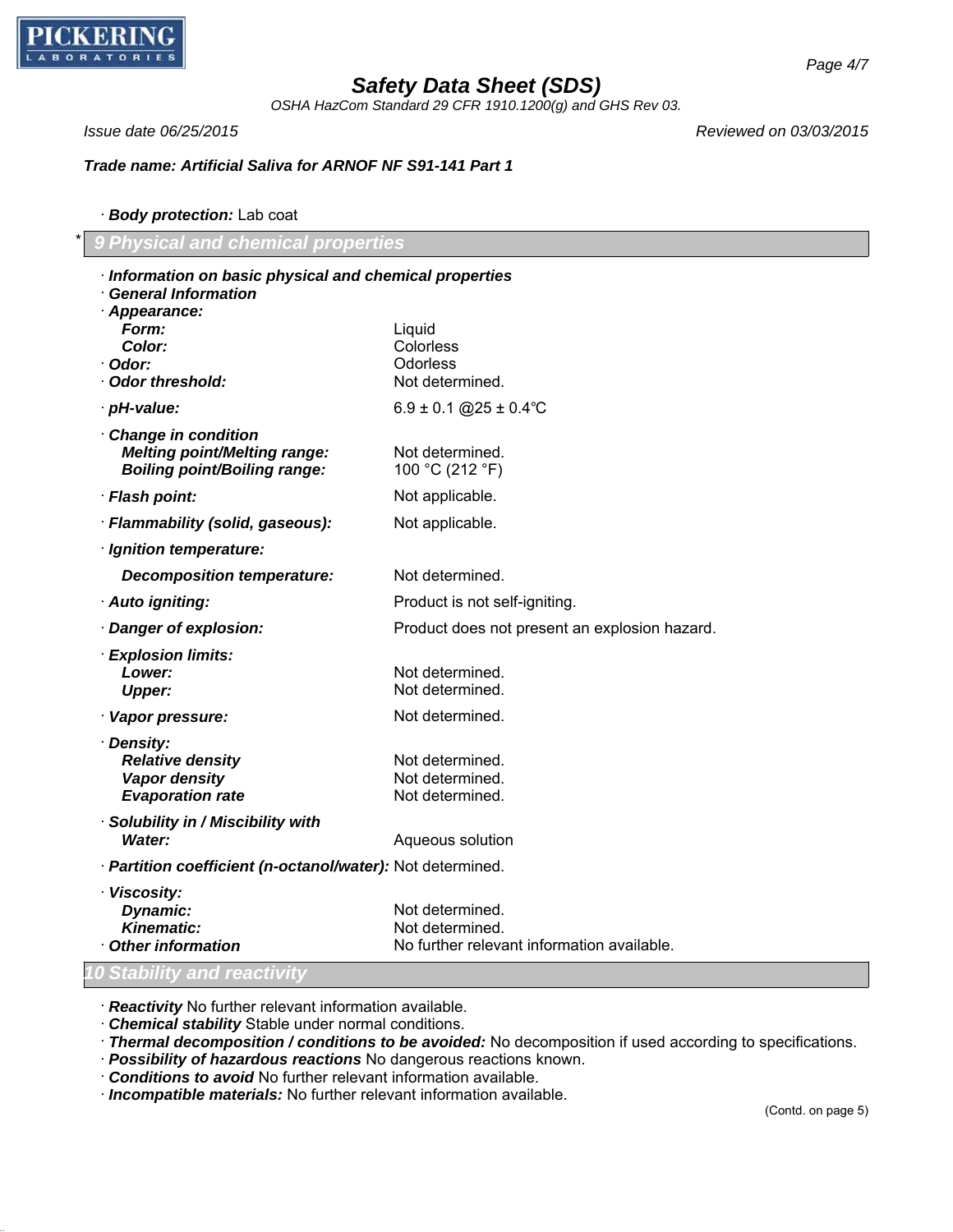

*OSHA HazCom Standard 29 CFR 1910.1200(g) and GHS Rev 03.*

*Issue date 06/25/2015 Reviewed on 03/03/2015*

*Trade name: Artificial Saliva for ARNOF NF S91-141 Part 1*

· *Hazardous decomposition products:* No dangerous decomposition products known.

#### \* *11 Toxicological information*

- · *Information on toxicological effects*
- · *Acute toxicity:*
- · *Primary irritant effect:*
- · *on the skin:* Mild irritant effect.
- · *on the eye:* Mild irritant effect.
- · *Additional toxicological information:*

The product is not subject to classification according to internally approved calculation methods for preparations:

When used and handled according to specifications, the product does not have any harmful effects according to our experience and the information provided to us.

- · *Carcinogenic categories*
- · *IARC (International Agency for Research on Cancer)* Substance is not listed.

None of the ingredients are listed.

#### · *NTP (National Toxicology Program)*

None of the ingredients are listed.

· *OSHA-Ca (Occupational Safety & Health Administration)*

None of the ingredients are listed.

#### \* *12 Ecological information*

- · *Toxicity*
- · *Aquatic toxicity:* No further relevant information available.
- · *Persistence and degradability* No further relevant information available.
- · *Behavior in environmental systems:*
- · *Bioaccumulative potential* No further relevant information available.
- · *Mobility in soil* No further relevant information available.
- · *Additional ecological information:*
- · *General notes:* Water hazard class 1 (Self-assessment): slightly hazardous for water
- · *Results of PBT and vPvB assessment*
- · *PBT:* Not applicable.
- · *vPvB:* Not applicable.
- · *Other adverse effects* No further relevant information available.

#### \* *13 Disposal considerations*

#### · *Waste treatment methods*

#### · *Recommendation:*

This product may be mixed with a combustible solvent and burned in a chemical incinerator equipped with an after burner and scruber. This product can also be sent to an EPA approved waste disposal facility. Observe all federal, state and local environmental regulations when disposing of this material.

- · *Uncleaned packagings:*
- · *Recommendation:* Disposal must be made according to official regulations.
- · *Recommended cleansing agent:* Water, if necessary with cleansing agents.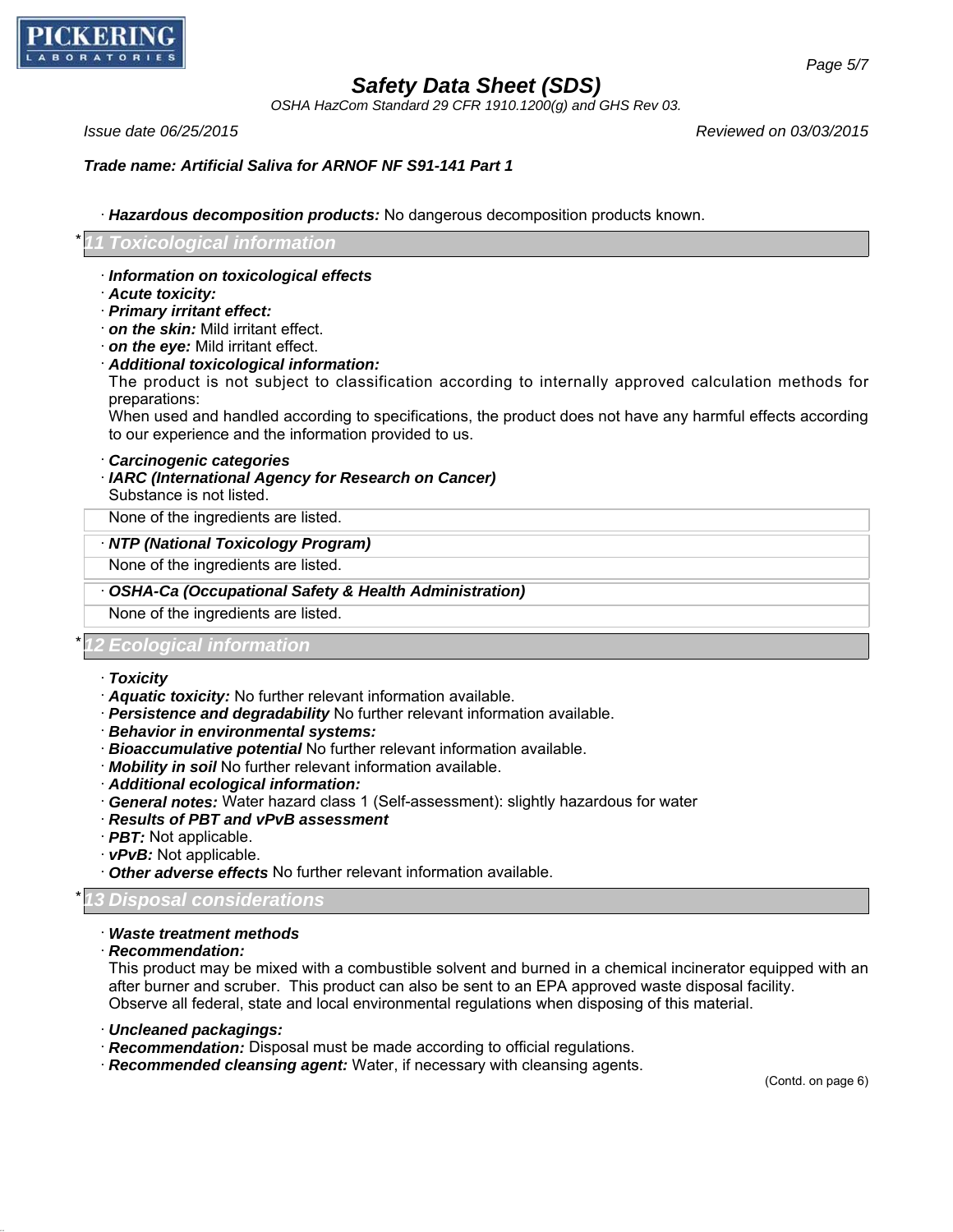

*OSHA HazCom Standard 29 CFR 1910.1200(g) and GHS Rev 03.*

*Issue date 06/25/2015 Reviewed on 03/03/2015*

*Trade name: Artificial Saliva for ARNOF NF S91-141 Part 1*

\* *14 Transport information* · *UN-Number* · **DOT, ADN, IMDG, IATA** Non-Regulated Material · **ADR** Non-Regulated Material Not Regulated · *UN proper shipping name* · **DOT, ADR, ADN, IMDG, IATA** Non-Regulated Material · *Transport hazard class(es)* · *DOT, ADR, ADN, IMDG, IATA* · **Class** Non-Regulated Material · *Packing group* · **DOT, ADR, IMDG, IATA** Non-Regulated Material · *Environmental hazards:* Not applicable. · **Special precautions for user** Not applicable. · *Transport in bulk according to Annex II of MARPOL73/78 and the IBC Code* Not applicable. · *UN "Model Regulation":* - \* *15 Regulatory information* · *Safety, health and environmental regulations/legislation specific for the substance or mixture* · *Sara* · *Section 355 (extremely hazardous substances):* None of the ingredients are listed. · *Section 313 (Specific toxic chemical listings):* None of the ingredients are listed. · *TSCA (Toxic Substances Control Act):* All ingredients are listed. · *California Proposition 65* · *Chemicals known to cause cancer:* None of the ingredients are listed. · *Chemicals known to cause reproductive toxicity for females:* None of the ingredients are listed. · *Chemicals known to cause reproductive toxicity for males:* None of the ingredients are listed. · *Chemicals known to cause developmental toxicity:* None of the ingredients are listed. · *Carcinogenic categories* · *EPA (Environmental Protection Agency)* None of the ingredients are listed. · *TLV (Threshold Limit Value established by ACGIH)* None of the ingredients are listed. · *NIOSH-Ca (National Institute for Occupational Safety and Health)* None of the ingredients are listed. · *GHS label elements* Non-Regulated Material